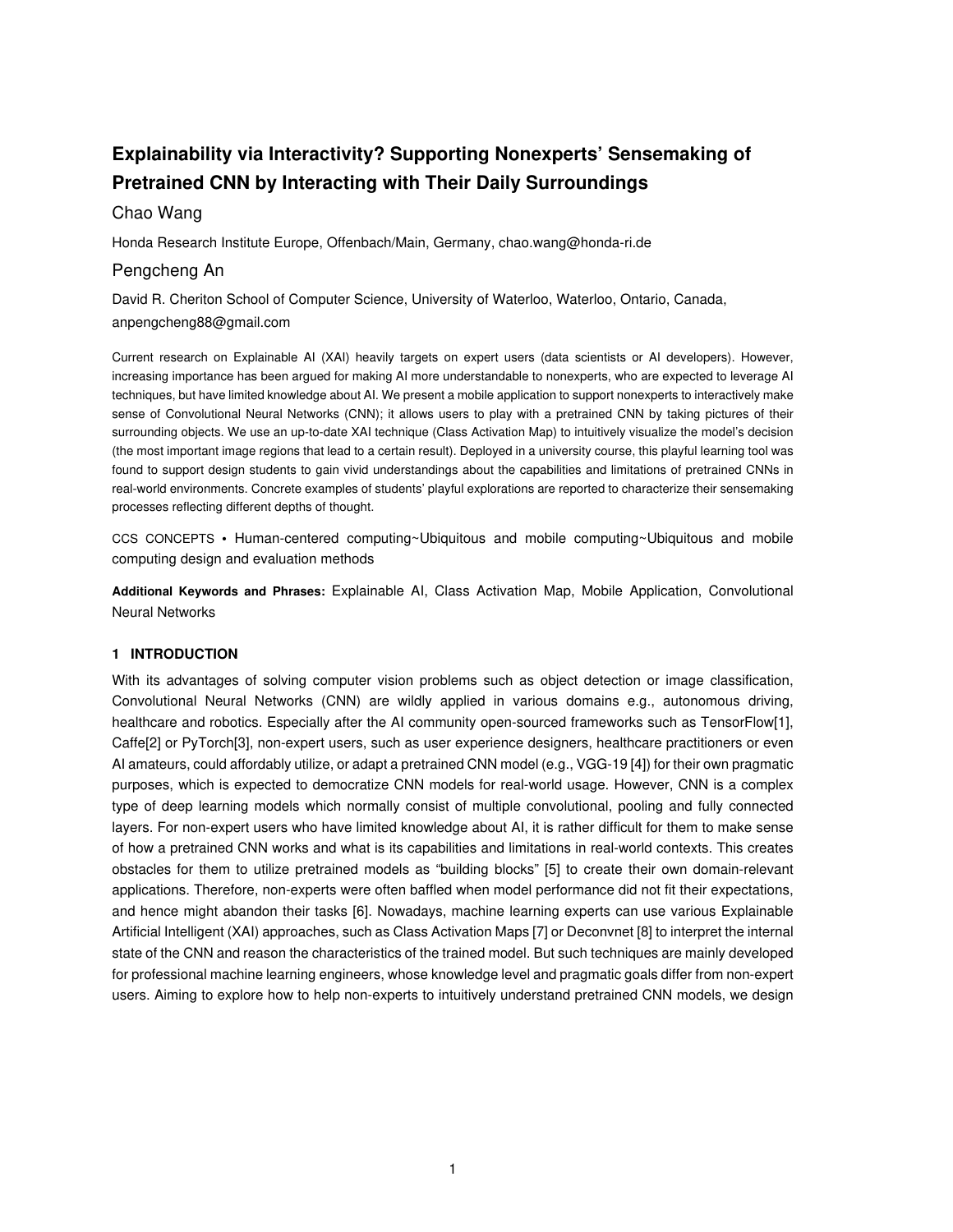a playful tool that allows users to apply a CNN model to interact with their daily surroundings. This application has been deployed in a university course to help 30 design students (who have zero or little experience with machine learning) to interactively make sense of CNN and understand its capabilities and limitations. We see the application as a technology probe to surface how non-experts' sensemaking process could be scaffolded, and gather implications for future design of similar tools. To address preliminary findings, we detail a few students' experiences of playing with the tool in their daily environment, as well as typical examples reflecting how their sensemaking processes were supported. We uncover three types of sensemaking activities that could be supported by the application, which differed in the depth of thought: *collection* of "impressive" or "funny" results, *inferences* of how environmental factors influenced the results, and *experimentation* on-the-spot to test assumptions. We thereby contribute a playful tool, as well as empirical implications of helping nonexperts to gain practical understandings of pretrained CNN models, via interacting with their daily surroundings.

# **2 RELATED WORK**

# **2.1 XAI for non-expert users**

There is not a unitary definition of Explainable Artificial Intelligence (XAI). As Arrieta et al. [1] put, "Given an audience, an explainable Artificial Intelligence is one that produces details or reasons to make its functioning clear or easy to understand". From this definition, one crucial consideration of XAI would be the audience, as the purposes of the explanation can vary with various audience. However, most of the existing XAI approaches, by default, target on expert users: e.g., AI specialists or data scientists. Increasingly, researchers point out the necessity of supporting non-experts to practically understand AI models[6][5]. Our approach focuses on such non-experts (namely designers), who are expected to benefit from utilizing pretrained AI model in their domainspecific tasks [9][10][11], but only have limited knowledge about AI.

# **2.2 Approaches of enhancing explainability of CNN**

Regarding the HOW in XAI, Guidotti et al [12] and Arrieta et al [13] suggested a general distinction between transparent models and post-hoc explainability. Post-hoc explainability targets models that are not readily interpretable by design, also called black-box models. One of the most focused topics of black-box XAI is to help people understand Convolutional Neural Network (CNN), a widely used model for computer vision problems (e.g., image classification or object detection). CNN consists of a sequence of convolutional layers and pooling layers to automatically learn features incrementally from low to high levels. The functioning and architecture of CNN is extremely complex and difficult to explain. Fortunately, the road to explainability for CNN has become much easier, after researchers found the Activation Map approach, which leverages human brains' intrinsic skills of processing visual data [13]. This approach visualizes the decision process of CNN by propagating the output to the input space to depict which parts of the input were "important" for the output (see Figure 1). This approach has been investigated by researchers extensively. One of the seminal works is proposed by Zeiler et al [8]., who tried to use Deconvnet [14] to reconstructs the maximum activations. Through a saliency map, human can get an intuitive image about which parts of the image significantly contribute to the activations. However, these methods are not class discriminative. Later, Zhou et al. modified CNN though global average pooling [7] to generate class activation maps (CAM), which indicates the discriminative image regions used by CNN to identify the prediction [15]. Based on their work, Selvaraju et al. [16] further proposed Gradient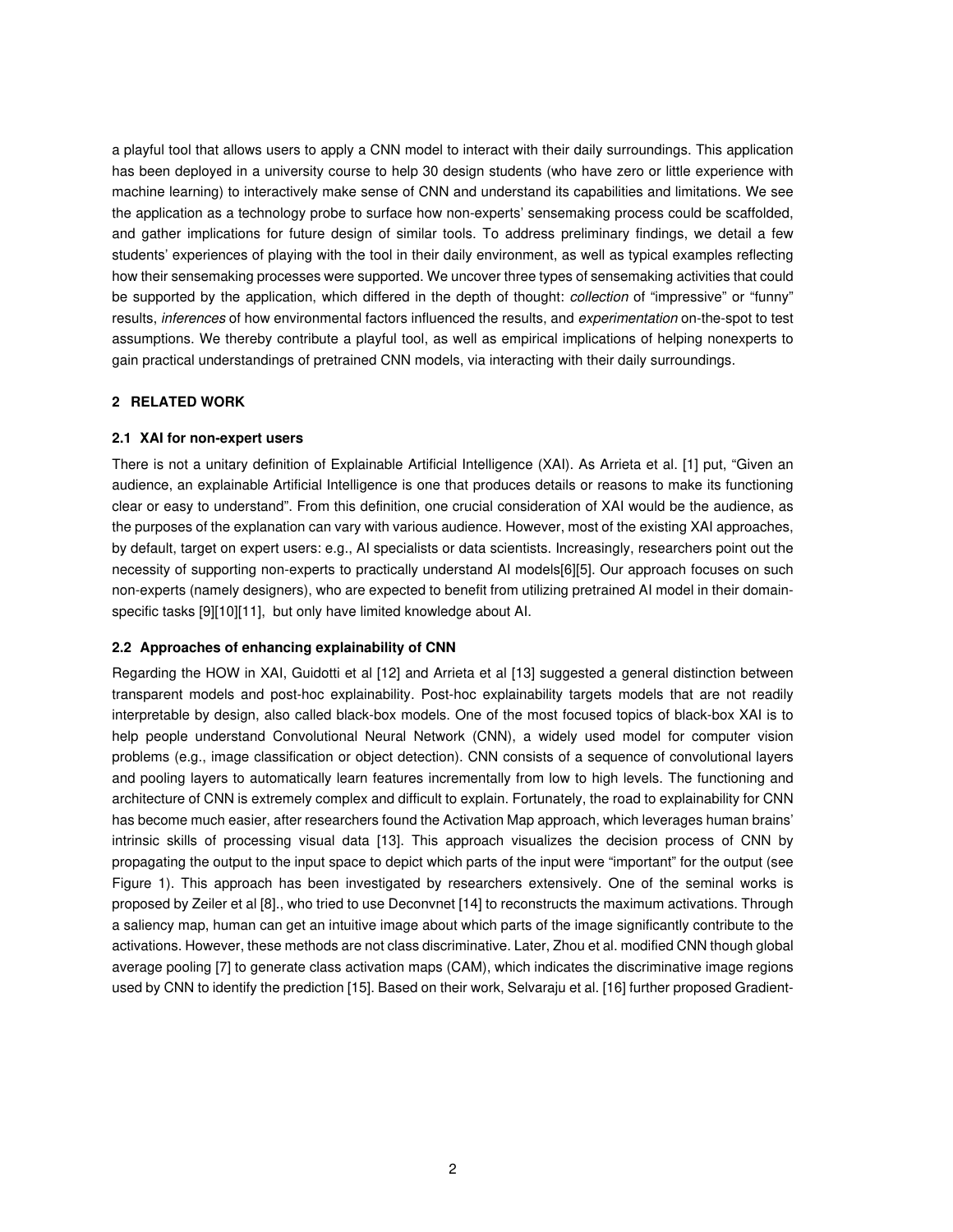weighted Class Activation Mapping (Grad-CAM), which is also able to show important part of the input respect to the prediction, but without any modification in the network architecture. In general, highlighting the most discriminative area upon the input image is an important approach for explain and evaluate a pretrained CNN model. Inspired by these works, our solution utilizes a similar approach to visualize the activation of CNN to more intuitively show non-experts how the classification results are generated.



Figure 1 Visualizing discriminative regions with Class Activation Mapping [15].  $f_k(x, y)$  represents the activation of unit k in the last convolutional layer at spatial location  $(x, y)$ . F<sub>k</sub> is the result of performing global average pooling for the unit k. Then, for a certain prediction result,  $w_1, w_2, ..., w_n$  are the weights for  $F_k$  to calculate the softmax input S (e.g., S<sub>duck</sub>). As  $F_k$  comes from the global averaged pooling, the corresponding weight also indicates the importance of unit k. Thus, the aggregated heatmap (M<sub>duck</sub>) reflects the activation of the last convolutional layer, hence indicating the most important regions (red squares) that have made the CNN to output a certain prediction result (e.g., duck).

# **2.3 Platforms for XAI of CNN.**

Although the topic of XAI for CNN is gaining increasing attention, most the of the tools are built for machine learning experts. Few platforms help non-expert users to develop practical and intuitive understandings about CNN. Yet one example is from the PAIR team of Google, called Embedding Projector [17], which can visualize the features of CNN model in a 3D space after reducing dimensions by T-SNE. Input images of various layers are laid out in a 3D array in its GUI, to illustrate how the input is processes layer by layer. Although granting a global view of CNN, it does not mean to explain how a prediction is generated. Mishra et al. [5] proposed an interactive transfer learning tool for non-experts. User can drag and drop a grey square on any part of an image and observe the influence of the occlusion on the prediction result. Another similar study is ClickMe.ai, a largescale online experiment conducted by Linsley et al [18]. Authors made an interface for human participants to select important image parts with their mouse. Meanwhile, these parts are shown to CNN incrementally until the network recognize the object. Later, Demidov [19] created a website, which allows user to input an online image to see a corresponding activation heat map through CAM. Although these works inspired us to explore XAI through interactivity, they were all developed for desktop environments and used online images as input source. By contrast, we present a mobile tool that helps users understand CNN's capabilities and limitations by freely interacting with their real-world surroundings.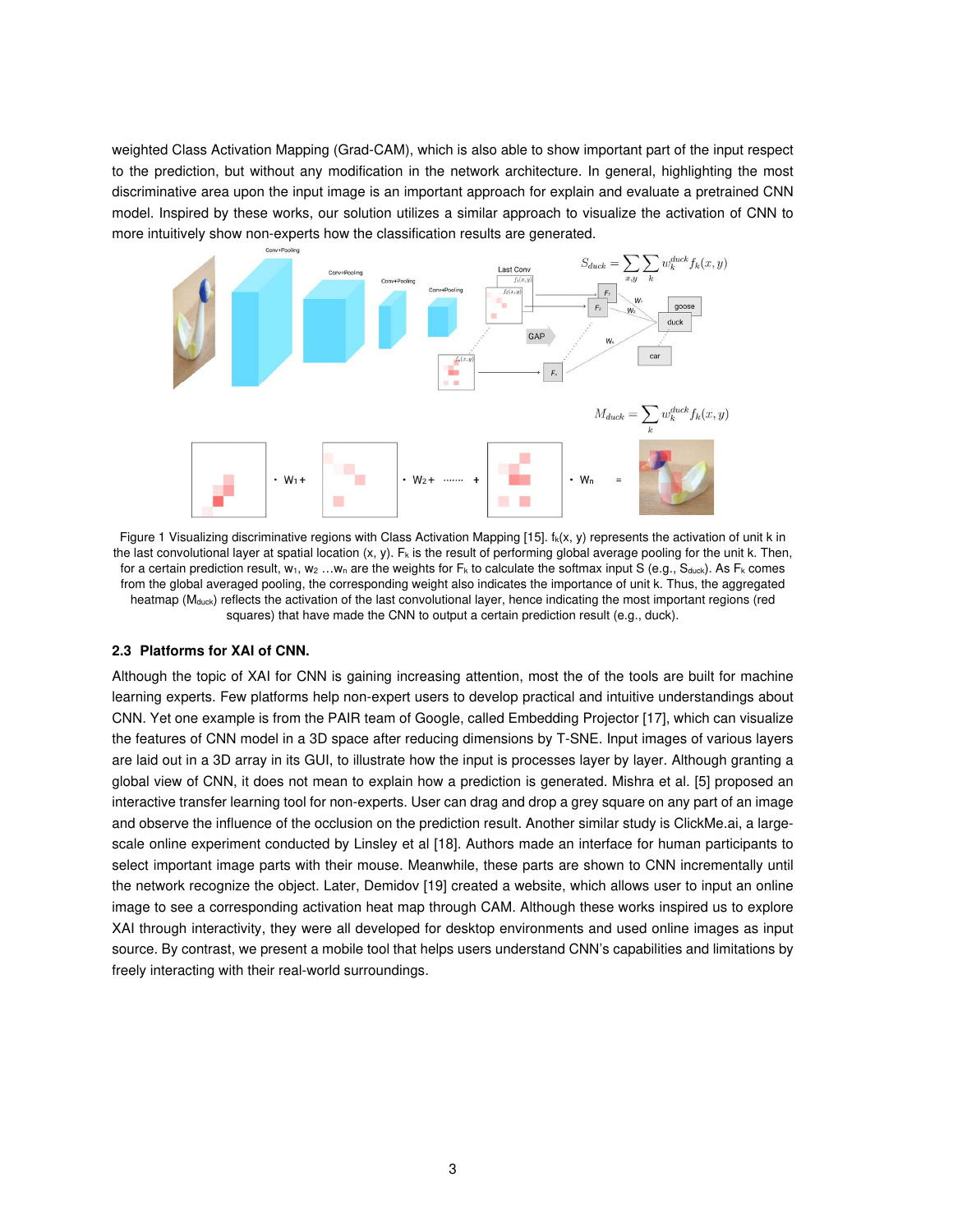# **3 SYSTEM DESIGN**

Our mobile application enables non-expert users to take photos of surrounding objects and visualizes the CNN's decision about a classification result using a Class Activation Map approach. Namely, it highlights the discriminative image regions (i.e., the red blocks as seen in Figure 1), to intuitively show users which regions of the input image have made the model to decide that the image is about a certain object class. To guarantee the ease of access, we built the tool using a web-based machine learning toolkit, TensorFlow.js [20], so that it does not require any installation on users' mobile device. A pretrained CNN model, MobileNet [21], is integrated in the tool, which is trained upon the ImageNet database (with 10 million labelled images) to recognize over 1000 object categories. This enables users to open-endedly apply the CNN with different kinds of daily objects, and have meaningful recognition results for them to make sense of the CNN's functioning in real-world settings.



Figure 2. Left: log in via the QR code (currently available). Middle: user takes photo of an object. Right: afterwards, user can see the predictions (three results with highest confidence) and their corresponding Class Activation Maps.

# **3.1 System interaction**

Users can visit the URL address (https://hri-eu.github.io/guessCNN/) or simply scan the QR code (see Figure 2, currently available) to access our tool. At the beginning, users need to give the permission for the application to use the back camera. At the same time, the pretrained CNN model is downloaded with the progress shown. After the model is downloaded, the buttons are turned to available status. When clicking "i" button on the bottom right, an overlay page will pop-up to show the introduction of the application and a simple tutorial through a picture; User can aim to an object and take a picture by clicking bottom middle, then the app will start applying the CNN to recognize the taken picture (see Figure 2 Right). Via the toggle button on the bottom left, user can go back to the camera mode to take new pictures.

# **3.2 Generating Class Activation Map**

The interface will show top 3 prediction results (with highest confidence) from the overall output by the pretrained model (Figure 2 Right). The model was modified through Class Activation Map (CAM) approach to generate heatmap (Figure 1). Namely, the last fully connected layer of the CNN is replaced by the average pooling layer. 7x7 red squares indicate the discriminative image regions which contribute most to the result of the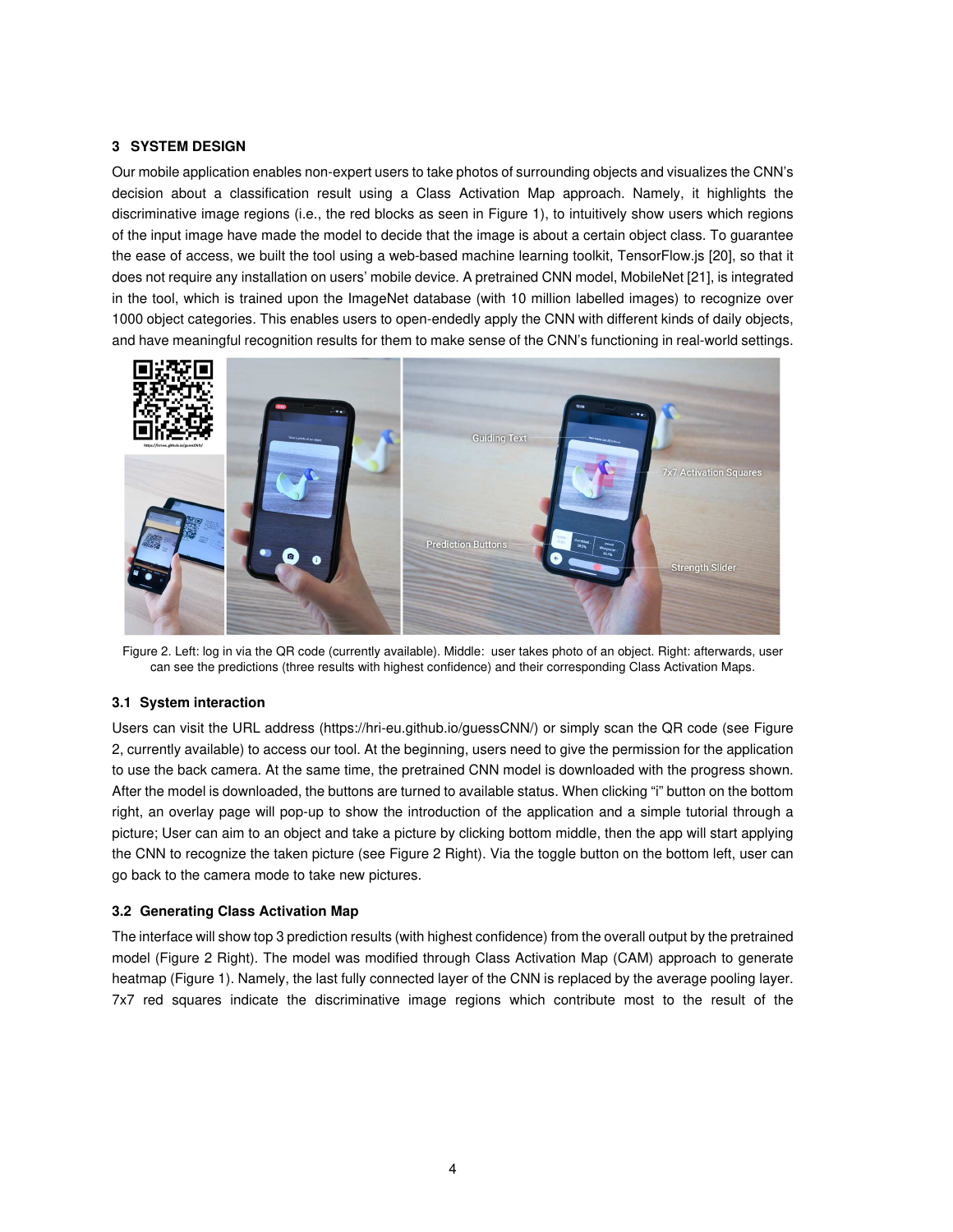classification. Users could toggle among the 3 results to see corresponding CAM. A slider on the bottom can modify the thresholds of the activation map display, to adjust the relative intensity and visibility of the squares.

### **4 STUDY SETUP**

The interface was implemented as part of a university course module named "prototyping with AI", involving 30 students (9 master students, 21 bachelors) in an industrial design department. Before this module, these students did not take courses encompassing the topic of artificial intelligence, and they had no prior experience with developing or implementing CNN models. This interface was meant as a playful tool for the design students to get familiarized with the pre-trained CNN model, so that later they were prepared to apply a transfer learning technique to modify a CNN model to perform their own customized tasks (using the Teachable Machine [22] platform developed by Google). Our mobile application were introduced to the students in the beginning of the module via an online video lecture (because of the covid-19 pandemic). This video included examples of how to use this interface. After the introduction, an assignment was given in the video, which asked the students to use this application to interact with their daily surroudnings and try to practically make sense of the functioning of the CNN model in their own environment. The students were encouraged to record important observations via screenshots, and share interesting examples with each other. To gather empirical implications, three students participated in in-depth interviews to talk about their experience with the application, especially concrete examples of how they used the application to interact with their daily surroundings and make sense of the classification results. These interviews were subjected (along with the related screenshots sent by the students) to an affinity diagram analysis.

#### **5 FINDINGS AND IMPLICATIONS**

In general, the students had rather positive experience with the application, which they considered to be both fun to play with and useful for understanding how the CNN model works. We now further address their experience and sense-making process using concrete examples identified by themselves, which have been categorized into three main clusters. These examples illustrate how students' sensemaking of the CNN model could be supported in different depths. We refer to the interviewed students as Jill, Ada, and Sam.

**Collection of "impressive" or "funny" classification results in the surrounding**. The students all mentioned that they enjoyed the playful process of exploring the mobile application with various daily objects, and collecting interesting cases in which the classification results seemed extra impressive or funny to them. They felt that interacting with surrounding objects provided them with more vivid understandings of the model's capabilities and limitations in real-world situations. For instance, one of the examples collected by Jill is a remote (TV) control which was correctly classified by the model with 100% confidence (see Figure 3). In the introductory lecture, it was mentioned that the web interface could classify certain internet images with 100% confidence, because the image might be part of the training dataset of the model. Therefore, it was noticeable to her that a randomly taken picture of her remote control could also reach 100% confidence. Apart from such impressive classification results, the students also enjoyed collecting the funny results. For example, Sam shared a case that the model classified an image of a chair on his book cover as a plunger (56.5% confidence). This feels quite funny to him, but also rather understandable, due to the visual similarity of the two. As explicated by Jill, such collection of impressive and funny examples helped her to better understand the capability and limitations of such CNN models, and think further about what they can do in the real-world contexts.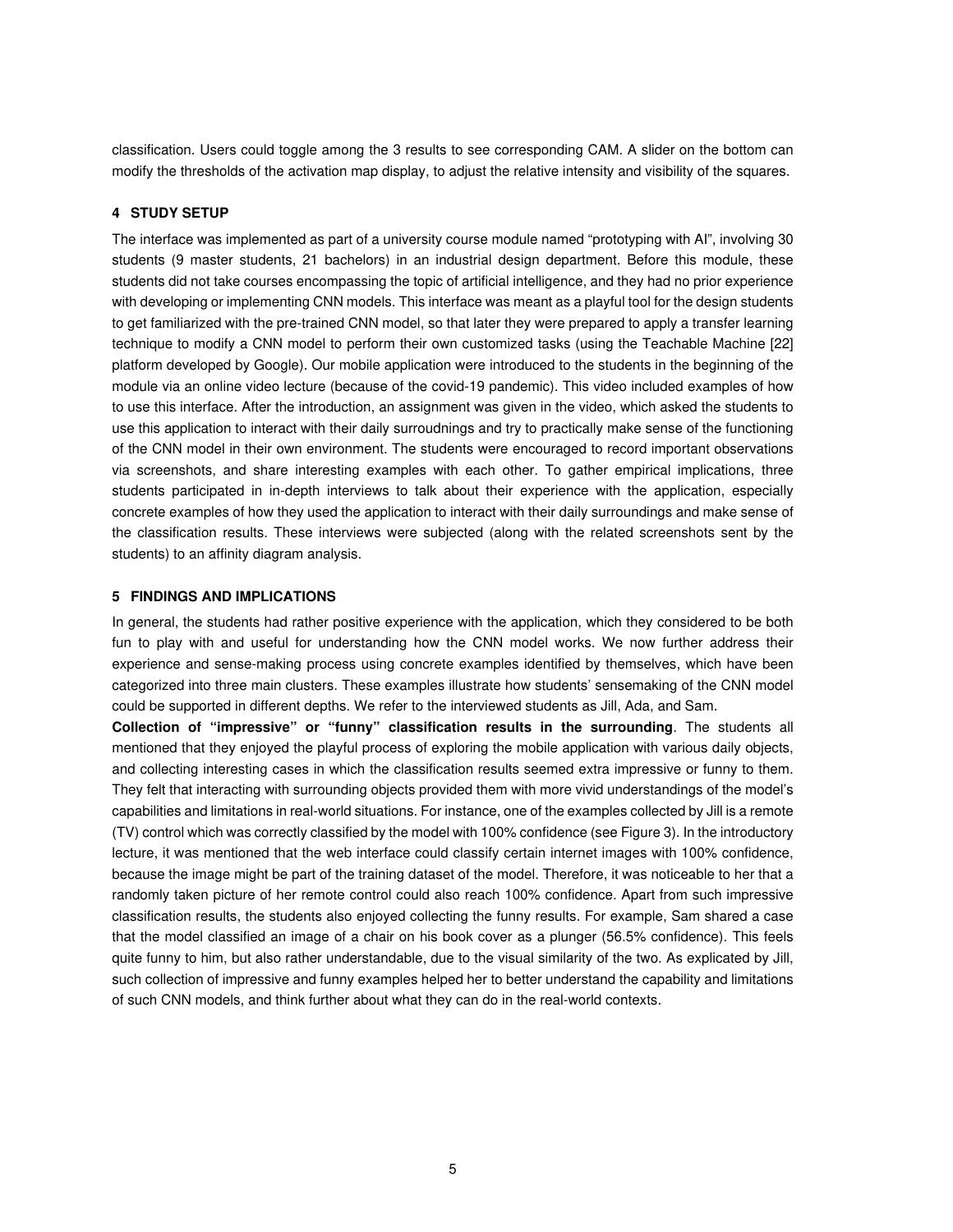**Inferences of how the classification results were influenced by environmental factors**. Beyond getting a feel for the model's capabilities and limitations, examples shared by the students also revealed the inferences they made about how certain classification results were influenced by environmental factors (e.g., background,



 Figure 3. A few examples collected by the students when playing with their daily surrounding, to understand the functioning of the CNN model, from left to right: remote TV control (Jill), book (Sam), hair clip (Jill), sport shoe (Ada), suitcase (Ada).

or adjacent objects). For example, Jill collected a case showing that how another object next to the target would influence the classification results: her hair clip was classified as a snorkel when put next to some cables. As she reasoned, the is because the cable looked similar to a snorkel tube and thus made the combination identified as snorkel. In another example, Ada found that her shoe was classified as more likely to be a sandal (56.5%) than a running shoe (31.2%). And as she inferred, this is due to that the color division of the shoe pattern (see Figure 3) made the model think that its upper part and lower part were two different objects. And the poor lighting of the environment also contributed to the confidence of classifying the shoe as a sandal. As shown above, the examples in this category suggest that the students' sense-making went beyond simply accumulating case-by-case knowledge of what worked and what did not with the CNN model. In many cases, they also tried to make inferences about why the CNN model generated certain (unexpected) results in given situations. Such inferences echoed what D.A. Schöne referred to as "theory-in-practice" [23], which manifested the practical understandings established by the students to interpret how the model worked in their environment. **Experimentation on the spot with surrounding objects to test assumptions**. In addition to making inferences, there are also examples in which the students actively experimented with the CNN model to test their assumptions, e.g., by taking pictures of a target from different perspectives, or in combination with different objects. For instance, by experimenting with the mobile app, Ada found that the CNN model "doesn't seem to understand perspective". This was learnt by taking pictures of her suitcase from multiple perspectives: while the pictures that captured the front view (the largest surface) of the suitcase were correctly classified, the side view of her suitcase was mistakenly classified as a forklift. Another telling example is from Sam. He performed a series of experiments with his smartwatch, to test his assumptions about what features make the CNN model more confident that a target is a digital watch. His first hypothesis was that the appearance of a clock face screen would add to the confidence. To verify this, as Figure 4 shows, he took two pictures from the same perspective, which the only difference being showing/dimming the clock face screen. As a result, the one with the screen dimmed led to lower confidence (29.1%) than the other with the clock face screen (82.3%), Moreover, Sam hypothesized that being attached to an arm also contributes to the confidence of a target being a digital the screen dimmed led to lower confidence (29.1%) than the other with the clock face screen (82.3%), Moreover,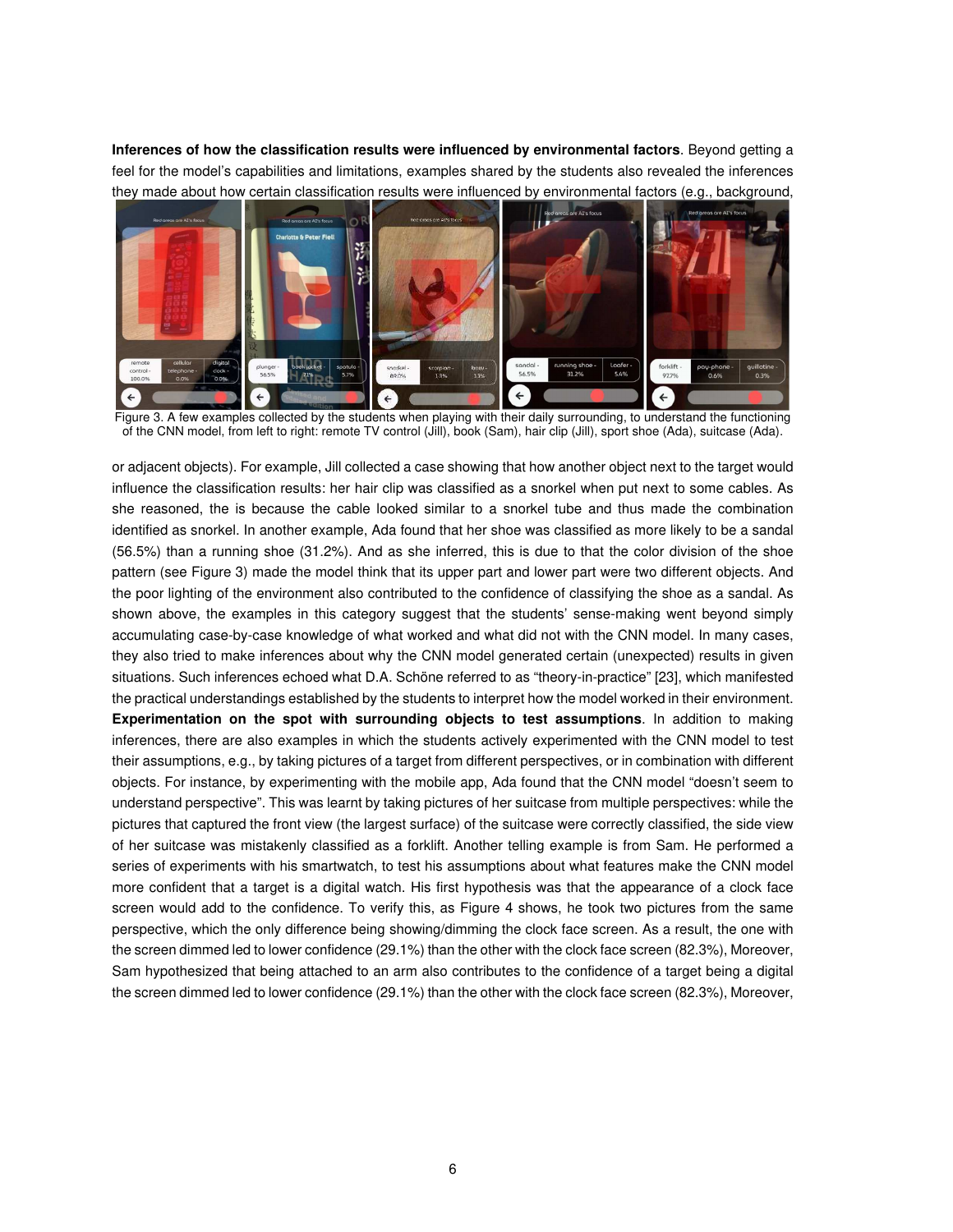Sam hypothesized that being attached to an arm also contributes to the confidence of a target being a digital watch. Hence, he did the next experiment by taking another picture of the smartwatch taken off his arm, from the similar perspective as the last pictures. The result supported his hypothesis: it was classified as a remote



 *Figure 4. On-the-spot experimentation conducted by Sam to test his hypotheses about what factors may increase the confidence of the pretrained CNN model recognizing his smartwatch, from left to right: with screen on and worn on the wrist; screen off worn on the wrist, screen on and taken off the wrist, screen on and put on a wrist-like object.* 

control instead of a digital watch. He further hypothesized that putting the watch on a cylinder object might also work like putting it on a real arm, so he attached the smartwatch to his bottle (see Figure 4), which indeed verified his assumption. As recognized by the students, such mentioned experimentations were another advantage of the mobile interface, since in the web interface, it would take more efforts to perform such controlled comparisons, Examples from this category therefore have shown that the mobile interface did not only supported the students' exploration and interpretation, but also enabled them to conduct on-the-spot experimentations to assess their practical assumptions about how the CNN model works.

#### **6 CONCLUDING REMARKS**

In this work, we present a mobile tool that enables nonexperts (design students as an example) to interactively make sense of a pretrained CNN model. Using a Class Activation Map approach, the tool intuitively visualizes for users how the CNN model makes certain predictions about a picture they take from their daily surroundings. The empirical findings confirmed its usefulness in terms of scaffolding nonexperts' practical understandings encompassing the functioning of the CNN model. Rich examples from the students' playful explorations surface three types of sensemaking processes that differ in the depths of thought. First, students used the tool to collect impressive or funny prediction results that helped them understand the capabilities and limitations of the model in real-world scenarios. Second, some (peculiar) results triggered the students' further inferences about how real-world environmental factors (e.g., lighting, perspective, adjacent object) could influence the prediction results. Lastly, the tool enabled the students to conduct on-the-spot experimentations to test their established understandings by creating variations in multiple pictures and comparing the results.

### **REFERENCE**

[1] M. Abadi *et al.*, "Tensorflow: A system for large-scale machine learning," in *12th {USENIX} symposium on operating systems design and implementation ({OSDI} 16)*, 2016, pp. 265–283.